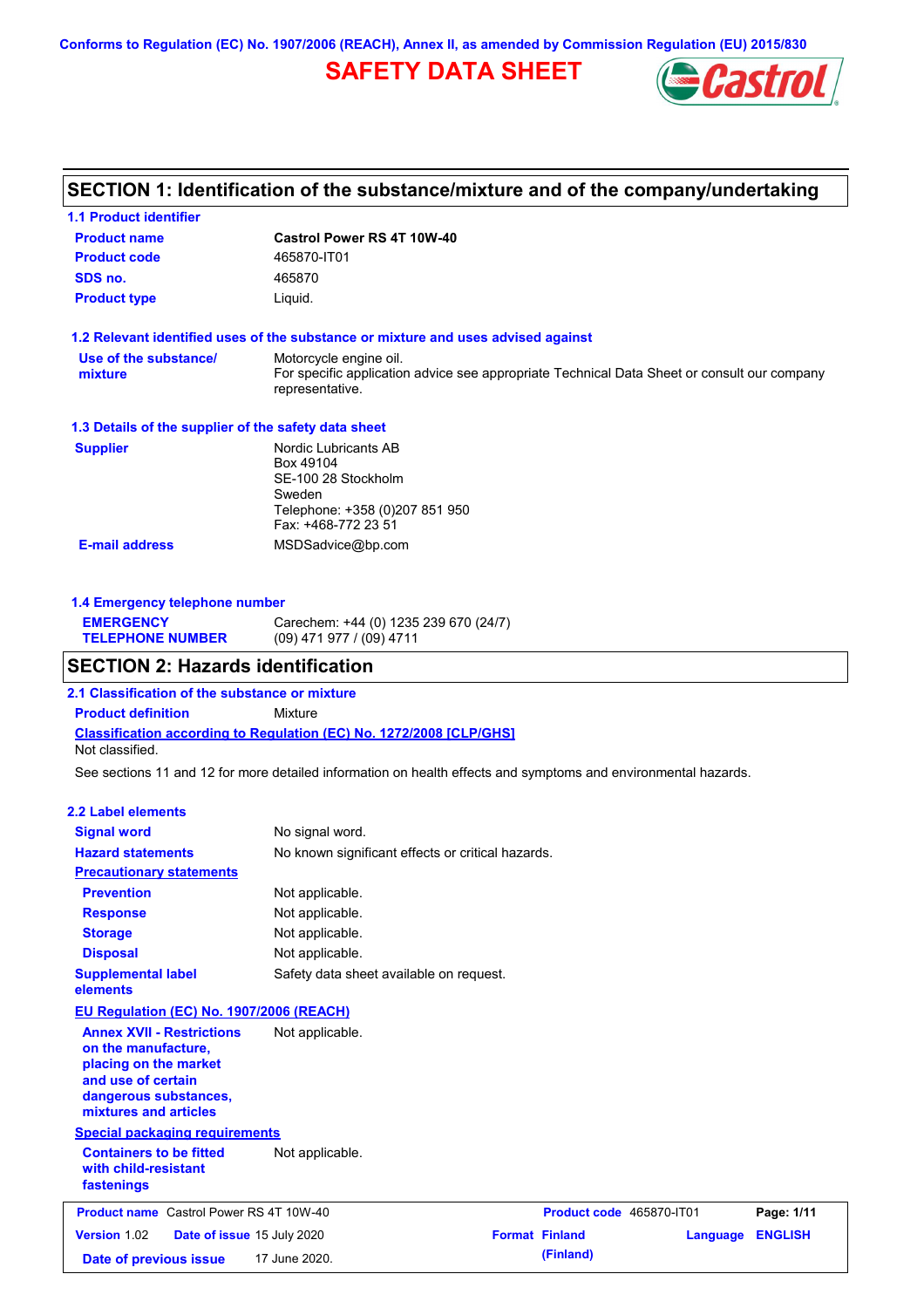# **SECTION 2: Hazards identification**

| <b>Tactile warning of danger</b>                                                                                         | Not applicable.                                                                                                                                                                                                          |
|--------------------------------------------------------------------------------------------------------------------------|--------------------------------------------------------------------------------------------------------------------------------------------------------------------------------------------------------------------------|
| 2.3 Other hazards                                                                                                        |                                                                                                                                                                                                                          |
| <b>Results of PBT and vPvB</b><br>assessment                                                                             | Product does not meet the criteria for PBT or vPvB according to Regulation (EC) No. 1907/2006,<br>Annex XIII.                                                                                                            |
| <b>Product meets the criteria</b><br>for PBT or vPvB according<br>to Regulation (EC) No.<br><b>1907/2006, Annex XIII</b> | This mixture does not contain any substances that are assessed to be a PBT or a vPvB.                                                                                                                                    |
| Other hazards which do<br>not result in classification                                                                   | Defatting to the skin.<br>USED ENGINE OILS<br>Used engine oil may contain hazardous components which have the potential to cause skin<br>cancer.<br>See Toxicological Information, section 11 of this Safety Data Sheet. |

# **SECTION 3: Composition/information on ingredients**

**3.2 Mixtures**

| <b>Product definition</b><br>Mixture                                                   |                                                                                        |               |                                               |             |
|----------------------------------------------------------------------------------------|----------------------------------------------------------------------------------------|---------------|-----------------------------------------------|-------------|
| Highly refined base oil (IP 346 DMSO extract < 3%). Proprietary performance additives. |                                                                                        |               |                                               |             |
| <b>Product/ingredient</b><br>name                                                      | <b>Identifiers</b>                                                                     | $\frac{9}{6}$ | <b>Regulation (EC) No.</b><br>1272/2008 [CLP] | <b>Type</b> |
| Distillates (petroleum), hydrotreated<br>heavy paraffinic                              | REACH #: 01-2119484627-25<br>EC: 265-157-1<br>CAS: 64742-54-7<br>Index: 649-467-00-8   | ≥75 - ≤90     | Not classified.                               | $[2]$       |
| Distillates (petroleum), solvent-<br>dewaxed heavy paraffinic                          | REACH #: 01-2119471299-27<br>EC: 265-169-7<br>CAS: 64742-65-0<br>Index: 649-474-00-6   | ≤10           | Not classified.                               | $[2]$       |
| Distillates (petroleum), solvent-<br>dewaxed heavy paraffinic                          | REACH #: 01-2119471299-27<br>$EC: 265-169-7$<br>CAS: 64742-65-0<br>Index: 649-474-00-6 | ב≥            | Asp. Tox. 1, H304                             | [1] [2]     |
| bis(nonylphenyl)amine                                                                  | REACH #: 01-2119488911-28<br>$EC: 253-249-4$<br>CAS: 36878-20-3                        | ב≥            | Aquatic Chronic 4, H413                       | $[1]$       |

**See Section 16 for the full text of the H statements declared above.**

### **Type**

[1] Substance classified with a health or environmental hazard

[2] Substance with a workplace exposure limit

[3] Substance meets the criteria for PBT according to Regulation (EC) No. 1907/2006, Annex XIII

[4] Substance meets the criteria for vPvB according to Regulation (EC) No. 1907/2006, Annex XIII

**Date of previous issue 17 June 2020. (Finland)** (Finland)

[5] Substance of equivalent concern

[6] Additional disclosure due to company policy

Occupational exposure limits, if available, are listed in Section 8.

## **SECTION 4: First aid measures**

| 4.1 Description of first aid measures                    |                                                                                                                                                                                                                                                     |
|----------------------------------------------------------|-----------------------------------------------------------------------------------------------------------------------------------------------------------------------------------------------------------------------------------------------------|
| Eye contact                                              | In case of contact, immediately flush eyes with plenty of water for at least 15 minutes. Eyelids<br>should be held away from the eyeball to ensure thorough rinsing. Check for and remove any<br>contact lenses. Get medical attention.             |
| <b>Skin contact</b>                                      | Wash skin thoroughly with soap and water or use recognised skin cleanser. Remove<br>contaminated clothing and shoes. Wash clothing before reuse. Clean shoes thoroughly before<br>reuse. Get medical attention if irritation develops.              |
| <b>Inhalation</b>                                        | If inhaled, remove to fresh air. In case of inhalation of decomposition products in a fire,<br>symptoms may be delayed. The exposed person may need to be kept under medical<br>surveillance for 48 hours. Get medical attention if symptoms occur. |
| <b>Ingestion</b>                                         | Do not induce vomiting unless directed to do so by medical personnel. Get medical attention if<br>symptoms occur.                                                                                                                                   |
| <b>Protection of first-aiders</b>                        | No action shall be taken involving any personal risk or without suitable training.                                                                                                                                                                  |
| <b>Product name</b> Castrol Power RS 4T 10W-40           | Page: 2/11<br><b>Product code</b> 465870-IT01                                                                                                                                                                                                       |
| <b>Version 1.02</b><br><b>Date of issue 15 July 2020</b> | <b>ENGLISH</b><br><b>Format Finland</b><br>Language                                                                                                                                                                                                 |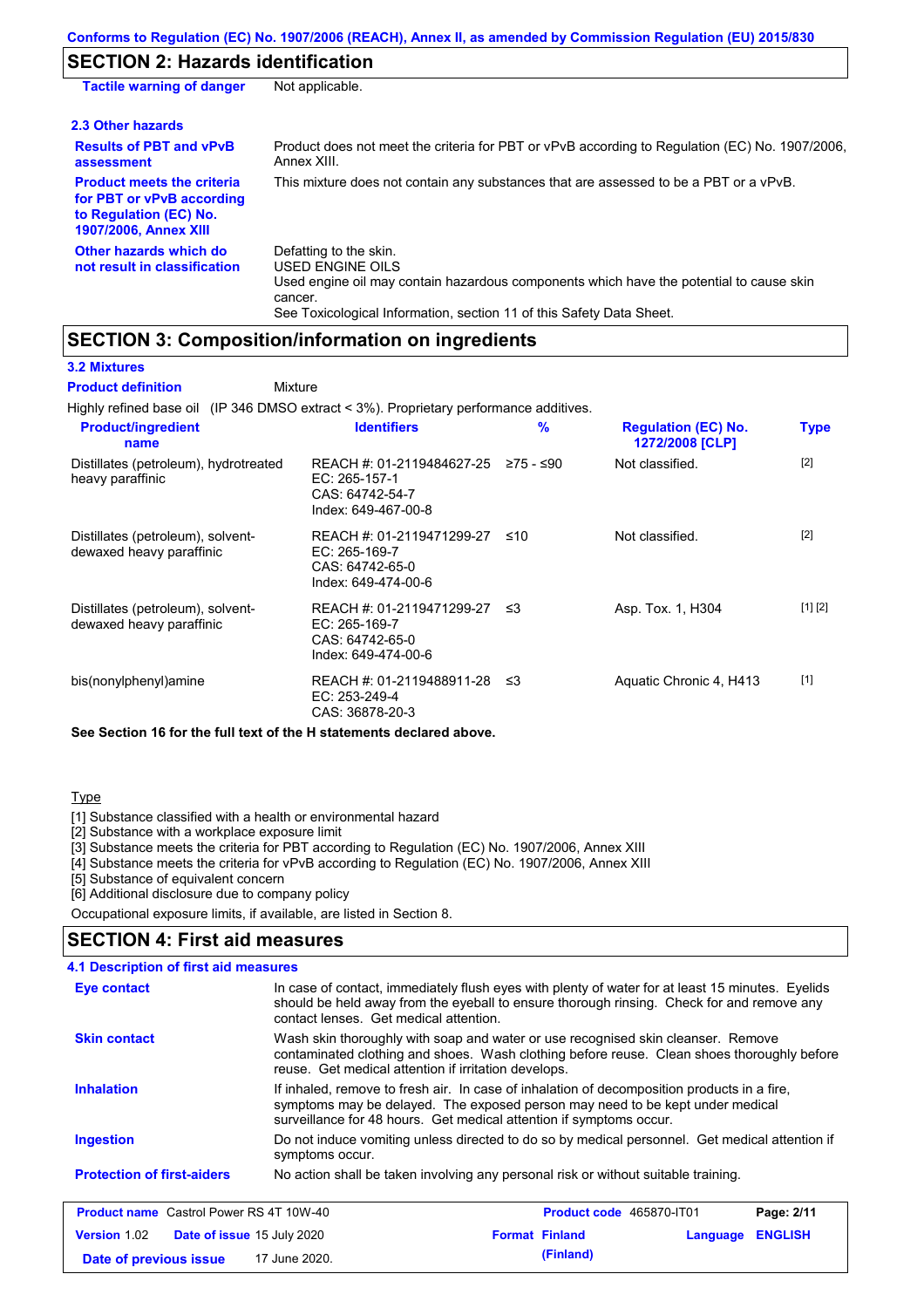## **SECTION 4: First aid measures**

### **4.2 Most important symptoms and effects, both acute and delayed**

See Section 11 for more detailed information on health effects and symptoms.

| <b>Potential acute health effects</b> |                                                                                                                     |
|---------------------------------------|---------------------------------------------------------------------------------------------------------------------|
| <b>Inhalation</b>                     | Exposure to decomposition products may cause a health hazard. Serious effects may be<br>delayed following exposure. |
| <b>Ingestion</b>                      | No known significant effects or critical hazards.                                                                   |
| <b>Skin contact</b>                   | Defatting to the skin. May cause skin dryness and irritation.                                                       |
| Eye contact                           | No known significant effects or critical hazards.                                                                   |
|                                       | Delayed and immediate effects as well as chronic effects from short and long-term exposure                          |
| <b>Inhalation</b>                     | Overexposure to the inhalation of airborne droplets or aerosols may cause irritation of the<br>respiratory tract.   |
| <b>Ingestion</b>                      | Ingestion of large quantities may cause nausea and diarrhoea.                                                       |
| <b>Skin contact</b>                   | Prolonged or repeated contact can defat the skin and lead to irritation and/or dermatitis.                          |
| Eye contact                           | Potential risk of transient stinging or redness if accidental eye contact occurs.                                   |

### **4.3 Indication of any immediate medical attention and special treatment needed**

**Notes to physician** Treatment should in general be symptomatic and directed to relieving any effects. In case of inhalation of decomposition products in a fire, symptoms may be delayed. The exposed person may need to be kept under medical surveillance for 48 hours.

# **SECTION 5: Firefighting measures**

| 5.1 Extinguishing media                                                                                                                                                                                                                                                                                                                                                                                                       |                                                                                                                                                                                                |
|-------------------------------------------------------------------------------------------------------------------------------------------------------------------------------------------------------------------------------------------------------------------------------------------------------------------------------------------------------------------------------------------------------------------------------|------------------------------------------------------------------------------------------------------------------------------------------------------------------------------------------------|
| <b>Suitable extinguishing</b><br>In case of fire, use foam, dry chemical or carbon dioxide extinguisher or spray.<br>media                                                                                                                                                                                                                                                                                                    |                                                                                                                                                                                                |
| <b>Unsuitable extinguishing</b><br>media                                                                                                                                                                                                                                                                                                                                                                                      | Do not use water jet. The use of a water jet may cause the fire to spread by splashing the<br>burning product.                                                                                 |
| 5.2 Special hazards arising from the substance or mixture                                                                                                                                                                                                                                                                                                                                                                     |                                                                                                                                                                                                |
| <b>Hazards from the</b><br>In a fire or if heated, a pressure increase will occur and the container may burst.<br>substance or mixture                                                                                                                                                                                                                                                                                        |                                                                                                                                                                                                |
| <b>Hazardous combustion</b><br>Combustion products may include the following:<br>carbon oxides (CO, CO <sub>2</sub> ) (carbon monoxide, carbon dioxide)<br>products<br>nitrogen oxides (NO, $NO2$ etc.)                                                                                                                                                                                                                       |                                                                                                                                                                                                |
| 5.3 Advice for firefighters                                                                                                                                                                                                                                                                                                                                                                                                   |                                                                                                                                                                                                |
| <b>Special precautions for</b><br>fire-fighters                                                                                                                                                                                                                                                                                                                                                                               | No action shall be taken involving any personal risk or without suitable training. Promptly<br>isolate the scene by removing all persons from the vicinity of the incident if there is a fire. |
| Fire-fighters should wear appropriate protective equipment and self-contained breathing<br><b>Special protective</b><br>apparatus (SCBA) with a full face-piece operated in positive pressure mode. Clothing for fire-<br>equipment for fire-fighters<br>fighters (including helmets, protective boots and gloves) conforming to European standard EN<br>469 will provide a basic level of protection for chemical incidents. |                                                                                                                                                                                                |

### **SECTION 6: Accidental release measures**

|                                         | 6.1 Personal precautions, protective equipment and emergency procedures                                                                                                                                                                                                                                                             |  |  |
|-----------------------------------------|-------------------------------------------------------------------------------------------------------------------------------------------------------------------------------------------------------------------------------------------------------------------------------------------------------------------------------------|--|--|
| For non-emergency<br>personnel          | No action shall be taken involving any personal risk or without suitable training. Evacuate<br>surrounding areas. Keep unnecessary and unprotected personnel from entering. Do not touch<br>or walk through spilt material. Floors may be slippery; use care to avoid falling. Put on<br>appropriate personal protective equipment. |  |  |
| For emergency responders                | If specialised clothing is required to deal with the spillage, take note of any information in<br>Section 8 on suitable and unsuitable materials. See also the information in "For non-<br>emergency personnel".                                                                                                                    |  |  |
| <b>6.2 Environmental</b><br>precautions | Avoid dispersal of spilt material and runoff and contact with soil, waterways, drains and sewers.<br>Inform the relevant authorities if the product has caused environmental pollution (sewers,<br>waterways, soil or air).                                                                                                         |  |  |

#### Stop leak if without risk. Move containers from spill area. Absorb with an inert material and place in an appropriate waste disposal container. Dispose of via a licensed waste disposal contractor. **Small spill 6.3 Methods and material for containment and cleaning up Product name** Castrol Power RS 4T 10W-40 **Product code** 465870-IT01 **Page: 3/11 Version** 1.02 **Date of issue** 15 July 2020 **Format Finland Language ENGLISH Date of previous issue 17 June 2020. (Finland)** (Finland)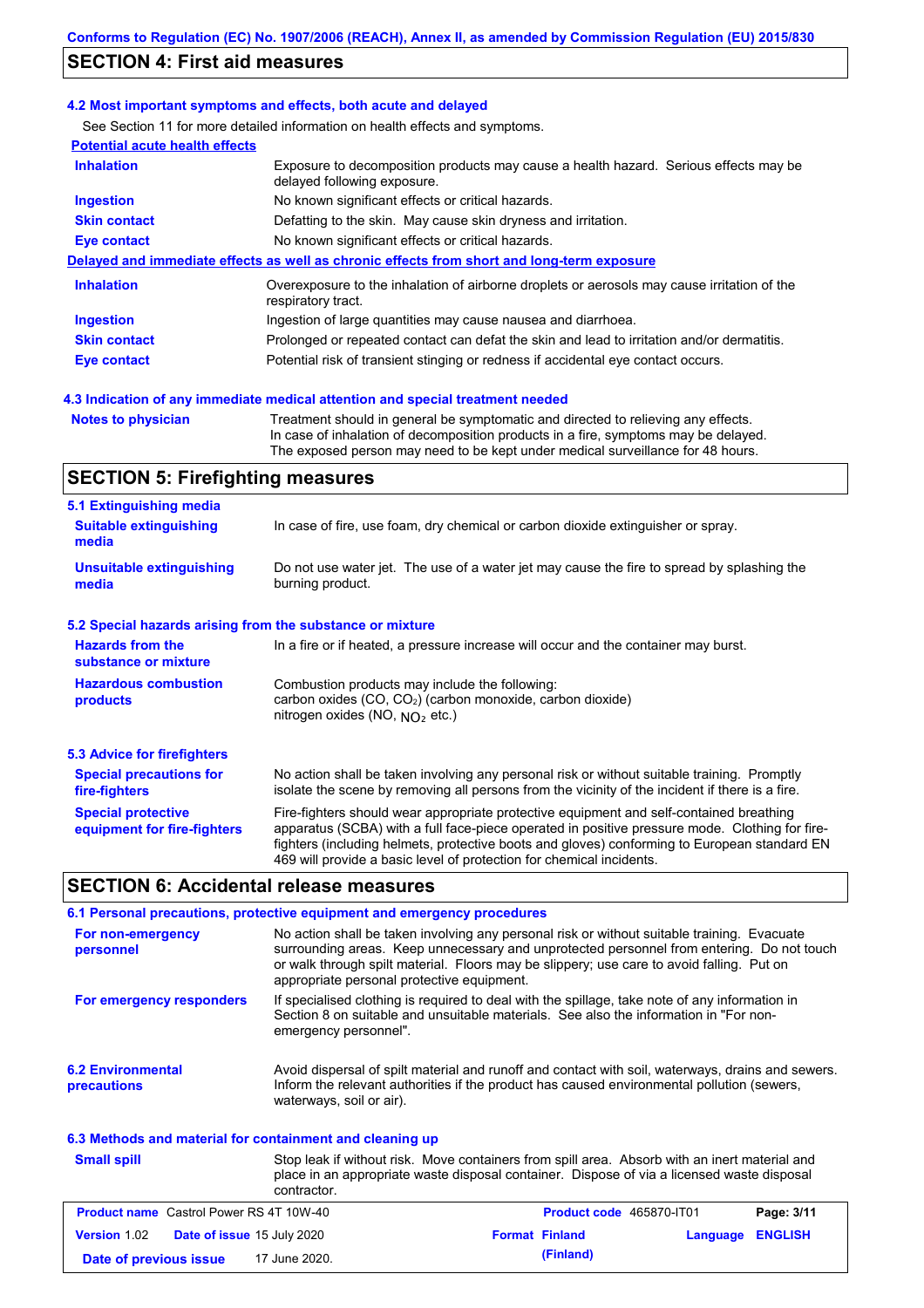## **SECTION 6: Accidental release measures**

| Large spill                               | Stop leak if without risk. Move containers from spill area. Prevent entry into sewers, water<br>courses, basements or confined areas. Contain and collect spillage with non-combustible,<br>absorbent material e.g. sand, earth, vermiculite or diatomaceous earth and place in container<br>for disposal according to local regulations. Dispose of via a licensed waste disposal contractor. |
|-------------------------------------------|------------------------------------------------------------------------------------------------------------------------------------------------------------------------------------------------------------------------------------------------------------------------------------------------------------------------------------------------------------------------------------------------|
| 6.4 Reference to other<br><b>sections</b> | See Section 1 for emergency contact information.<br>See Section 5 for firefighting measures.<br>See Section 8 for information on appropriate personal protective equipment.<br>See Section 12 for environmental precautions.<br>See Section 13 for additional waste treatment information.                                                                                                     |

# **SECTION 7: Handling and storage**

| 7.1 Precautions for safe handling                                                    |                                                                                                                                                                                                                                                                                                                                                                                                                                                                                          |  |  |
|--------------------------------------------------------------------------------------|------------------------------------------------------------------------------------------------------------------------------------------------------------------------------------------------------------------------------------------------------------------------------------------------------------------------------------------------------------------------------------------------------------------------------------------------------------------------------------------|--|--|
| Put on appropriate personal protective equipment.<br><b>Protective measures</b>      |                                                                                                                                                                                                                                                                                                                                                                                                                                                                                          |  |  |
| <b>Advice on general</b><br>occupational hygiene                                     | Eating, drinking and smoking should be prohibited in areas where this material is handled.<br>stored and processed. Wash thoroughly after handling. Remove contaminated clothing and<br>protective equipment before entering eating areas. See also Section 8 for additional<br>information on hygiene measures.                                                                                                                                                                         |  |  |
| <b>7.2 Conditions for safe</b><br>storage, including any<br><i>incompatibilities</i> | Store in accordance with local requiations. Store in a dry, cool and well-ventilated area, away<br>from incompatible materials (see Section 10). Keep away from heat and direct sunlight. Keep<br>container tightly closed and sealed until ready for use. Containers that have been opened must<br>be carefully resealed and kept upright to prevent leakage. Store and use only in equipment/<br>containers designed for use with this product. Do not store in unlabelled containers. |  |  |
| <b>Not suitable</b>                                                                  | Prolonged exposure to elevated temperature.                                                                                                                                                                                                                                                                                                                                                                                                                                              |  |  |
| 7.3 Specific end use(s)                                                              |                                                                                                                                                                                                                                                                                                                                                                                                                                                                                          |  |  |
| <b>Recommendations</b>                                                               | See section 1.2 and Exposure scenarios in annex, if applicable.                                                                                                                                                                                                                                                                                                                                                                                                                          |  |  |

## **SECTION 8: Exposure controls/personal protection**

### **8.1 Control parameters**

**Occupational exposure limits**

| <b>Product/ingredient name</b>                               |                                                                                                                                                                                                                                                                                                                                                                                         | <b>Exposure limit values</b>                                                                                                                                                                                                                         |  |
|--------------------------------------------------------------|-----------------------------------------------------------------------------------------------------------------------------------------------------------------------------------------------------------------------------------------------------------------------------------------------------------------------------------------------------------------------------------------|------------------------------------------------------------------------------------------------------------------------------------------------------------------------------------------------------------------------------------------------------|--|
| Distillates (petroleum), hydrotreated heavy paraffinic       |                                                                                                                                                                                                                                                                                                                                                                                         | Institute of Occupational Health, Ministry of Social Affairs (Finland).<br>TWA: 5 mg/m <sup>3</sup> 8 hours. Issued/Revised: 12/2011 Form: Mist                                                                                                      |  |
| Distillates (petroleum), solvent-dewaxed heavy               |                                                                                                                                                                                                                                                                                                                                                                                         | Institute of Occupational Health, Ministry of Social Affairs (Finland).                                                                                                                                                                              |  |
| paraffinic                                                   |                                                                                                                                                                                                                                                                                                                                                                                         | TWA: 5 mg/m <sup>3</sup> 8 hours. Issued/Revised: 12/2011 Form: Mist                                                                                                                                                                                 |  |
| Distillates (petroleum), solvent-dewaxed heavy<br>paraffinic |                                                                                                                                                                                                                                                                                                                                                                                         | Institute of Occupational Health, Ministry of Social Affairs (Finland).                                                                                                                                                                              |  |
|                                                              |                                                                                                                                                                                                                                                                                                                                                                                         | TWA: 5 mg/m <sup>3</sup> 8 hours. Issued/Revised: 12/2011 Form: Mist                                                                                                                                                                                 |  |
| guidance only.                                               |                                                                                                                                                                                                                                                                                                                                                                                         | Whilst specific OELs for certain components may be shown in this section, other components may be present in any mist,<br>vapour or dust produced. Therefore, the specific OELs may not be applicable to the product as a whole and are provided for |  |
| <b>Recommended monitoring</b><br>procedures                  | If this product contains ingredients with exposure limits, personal, workplace atmosphere or<br>biological monitoring may be required to determine the effectiveness of the ventilation or other<br>control measures and/or the necessity to use respiratory protective equipment. Reference<br>should be made to monitoring standards, such as the following: European Standard EN 689 |                                                                                                                                                                                                                                                      |  |

should be made to monitoring standards, such as the following: European Standard EN 689 (Workplace atmospheres - Guidance for the assessment of exposure by inhalation to chemical agents for comparison with limit values and measurement strategy) European Standard EN 14042 (Workplace atmospheres - Guide for the application and use of procedures for the assessment of exposure to chemical and biological agents) European Standard EN 482 (Workplace atmospheres - General requirements for the performance of procedures for the measurement of chemical agents) Reference to national guidance documents for methods for the determination of hazardous substances will also be required.

#### **Derived No Effect Level**

No DNELs/DMELs available.

### **Predicted No Effect Concentration**

No PNECs available

### **8.2 Exposure controls**

| <b>Product name</b> Castrol Power RS 4T 10W-40 |                                   | <b>Product code</b> 465870-IT01 |  | Page: 4/11            |                         |  |
|------------------------------------------------|-----------------------------------|---------------------------------|--|-----------------------|-------------------------|--|
| <b>Version</b> 1.02                            | <b>Date of issue 15 July 2020</b> |                                 |  | <b>Format Finland</b> | <b>Language ENGLISH</b> |  |
| Date of previous issue                         |                                   | 17 June 2020.                   |  | (Finland)             |                         |  |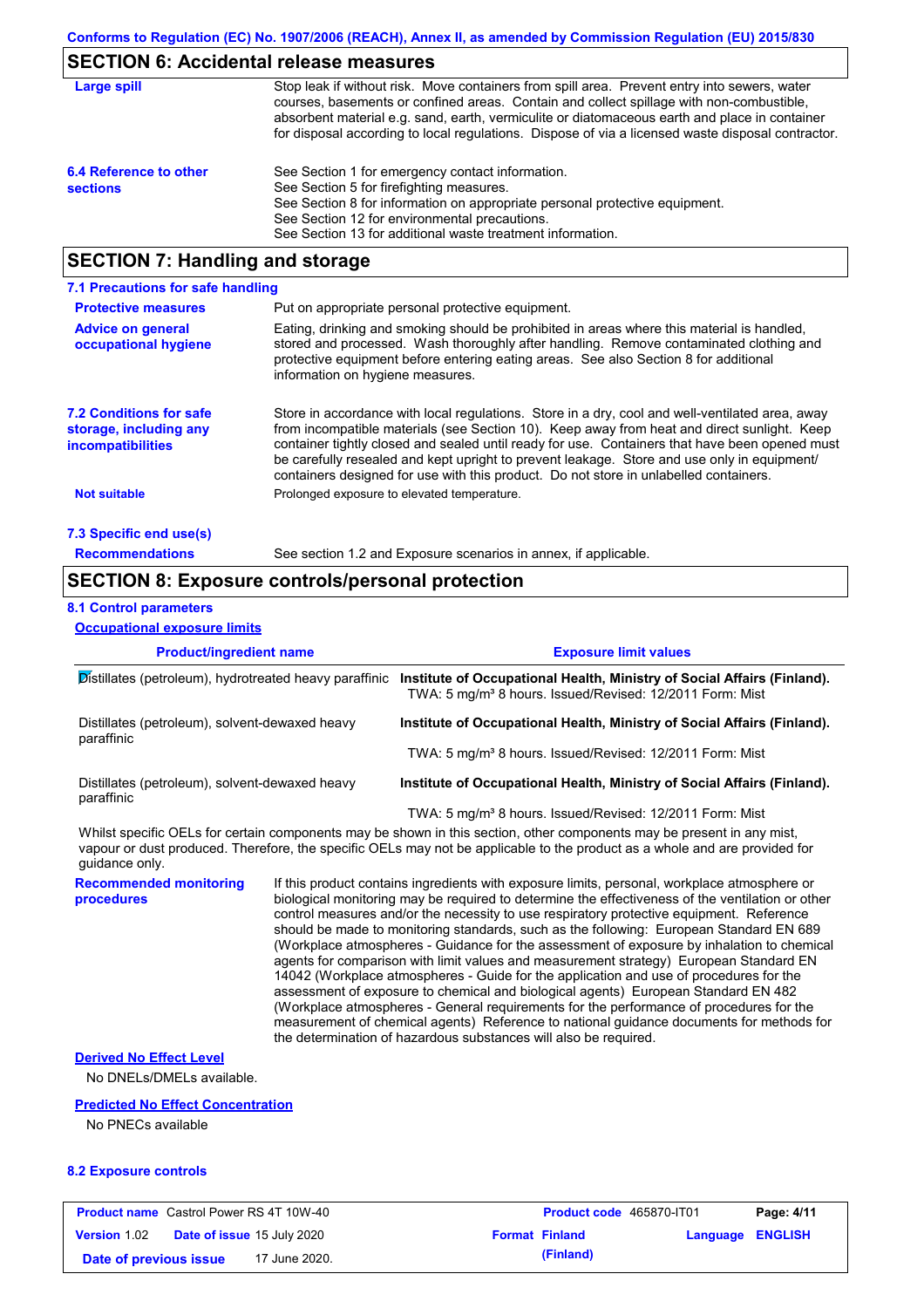# **SECTION 8: Exposure controls/personal protection**

| <b>Appropriate engineering</b><br><b>controls</b> | Provide exhaust ventilation or other engineering controls to keep the relevant airborne<br>concentrations below their respective occupational exposure limits.<br>All activities involving chemicals should be assessed for their risks to health, to ensure<br>exposures are adequately controlled. Personal protective equipment should only be considered<br>after other forms of control measures (e.g. engineering controls) have been suitably evaluated.<br>Personal protective equipment should conform to appropriate standards, be suitable for use, be<br>kept in good condition and properly maintained.<br>Your supplier of personal protective equipment should be consulted for advice on selection and<br>appropriate standards. For further information contact your national organisation for standards.<br>The final choice of protective equipment will depend upon a risk assessment. It is important to<br>ensure that all items of personal protective equipment are compatible. |
|---------------------------------------------------|---------------------------------------------------------------------------------------------------------------------------------------------------------------------------------------------------------------------------------------------------------------------------------------------------------------------------------------------------------------------------------------------------------------------------------------------------------------------------------------------------------------------------------------------------------------------------------------------------------------------------------------------------------------------------------------------------------------------------------------------------------------------------------------------------------------------------------------------------------------------------------------------------------------------------------------------------------------------------------------------------------|
| <b>Individual protection measures</b>             |                                                                                                                                                                                                                                                                                                                                                                                                                                                                                                                                                                                                                                                                                                                                                                                                                                                                                                                                                                                                         |
| <b>Hygiene measures</b>                           | Wash hands, forearms and face thoroughly after handling chemical products, before eating,<br>smoking and using the lavatory and at the end of the working period. Ensure that eyewash<br>stations and safety showers are close to the workstation location.                                                                                                                                                                                                                                                                                                                                                                                                                                                                                                                                                                                                                                                                                                                                             |
| <b>Respiratory protection</b>                     | In case of insufficient ventilation, wear suitable respiratory equipment.<br>The correct choice of respiratory protection depends upon the chemicals being handled, the<br>conditions of work and use, and the condition of the respiratory equipment. Safety procedures<br>should be developed for each intended application. Respiratory protection equipment should<br>therefore be chosen in consultation with the supplier/manufacturer and with a full assessment<br>of the working conditions.                                                                                                                                                                                                                                                                                                                                                                                                                                                                                                   |
| <b>Eye/face protection</b>                        | Safety glasses with side shields.                                                                                                                                                                                                                                                                                                                                                                                                                                                                                                                                                                                                                                                                                                                                                                                                                                                                                                                                                                       |
| <b>Skin protection</b>                            |                                                                                                                                                                                                                                                                                                                                                                                                                                                                                                                                                                                                                                                                                                                                                                                                                                                                                                                                                                                                         |
| <b>Hand protection</b>                            | <b>General Information:</b>                                                                                                                                                                                                                                                                                                                                                                                                                                                                                                                                                                                                                                                                                                                                                                                                                                                                                                                                                                             |
|                                                   | Because specific work environments and material handling practices vary, safety procedures<br>should be developed for each intended application. The correct choice of protective gloves<br>depends upon the chemicals being handled, and the conditions of work and use. Most gloves<br>provide protection for only a limited time before they must be discarded and replaced (even the<br>best chemically resistant gloves will break down after repeated chemical exposures).                                                                                                                                                                                                                                                                                                                                                                                                                                                                                                                        |
|                                                   | Gloves should be chosen in consultation with the supplier / manufacturer and taking account of<br>a full assessment of the working conditions.                                                                                                                                                                                                                                                                                                                                                                                                                                                                                                                                                                                                                                                                                                                                                                                                                                                          |
|                                                   | Recommended: Nitrile gloves.<br><b>Breakthrough time:</b>                                                                                                                                                                                                                                                                                                                                                                                                                                                                                                                                                                                                                                                                                                                                                                                                                                                                                                                                               |
|                                                   | Breakthrough time data are generated by glove manufacturers under laboratory test conditions<br>and represent how long a glove can be expected to provide effective permeation resistance. It<br>is important when following breakthrough time recommendations that actual workplace<br>conditions are taken into account. Always consult with your glove supplier for up-to-date<br>technical information on breakthrough times for the recommended glove type.<br>Our recommendations on the selection of gloves are as follows:                                                                                                                                                                                                                                                                                                                                                                                                                                                                      |
|                                                   | Continuous contact:                                                                                                                                                                                                                                                                                                                                                                                                                                                                                                                                                                                                                                                                                                                                                                                                                                                                                                                                                                                     |
|                                                   | Gloves with a minimum breakthrough time of 240 minutes, or >480 minutes if suitable gloves<br>can be obtained.<br>If suitable gloves are not available to offer that level of protection, gloves with shorter<br>breakthrough times may be acceptable as long as appropriate glove maintenance and<br>replacement regimes are determined and adhered to.                                                                                                                                                                                                                                                                                                                                                                                                                                                                                                                                                                                                                                                |
|                                                   | Short-term / splash protection:                                                                                                                                                                                                                                                                                                                                                                                                                                                                                                                                                                                                                                                                                                                                                                                                                                                                                                                                                                         |
|                                                   | Recommended breakthrough times as above.<br>It is recognised that for short-term, transient exposures, gloves with shorter breakthrough times<br>may commonly be used. Therefore, appropriate maintenance and replacement regimes must<br>be determined and rigorously followed.                                                                                                                                                                                                                                                                                                                                                                                                                                                                                                                                                                                                                                                                                                                        |
|                                                   | <b>Glove Thickness:</b>                                                                                                                                                                                                                                                                                                                                                                                                                                                                                                                                                                                                                                                                                                                                                                                                                                                                                                                                                                                 |
|                                                   | For general applications, we recommend gloves with a thickness typically greater than 0.35 mm.                                                                                                                                                                                                                                                                                                                                                                                                                                                                                                                                                                                                                                                                                                                                                                                                                                                                                                          |
|                                                   | It should be emphasised that glove thickness is not necessarily a good predictor of glove<br>resistance to a specific chemical, as the permeation efficiency of the glove will be dependent<br>on the exact composition of the glove material. Therefore, glove selection should also be based<br>on consideration of the task requirements and knowledge of breakthrough times.<br>Glove thickness may also vary depending on the glove manufacturer, the glove type and the<br>glove model. Therefore, the manufacturers' technical data should always be taken into account<br>to ensure selection of the most appropriate glove for the task.                                                                                                                                                                                                                                                                                                                                                       |
| <b>Product name</b> Castrol Power RS 4T 10W-40    | Page: 5/11<br><b>Product code</b> 465870-JT01                                                                                                                                                                                                                                                                                                                                                                                                                                                                                                                                                                                                                                                                                                                                                                                                                                                                                                                                                           |

| <b>Product name</b> Castrol Power RS 4T 10W-40 |                                   |               | <b>Product code</b> 465870-IT01 |                         | Page: 5/11 |
|------------------------------------------------|-----------------------------------|---------------|---------------------------------|-------------------------|------------|
| <b>Version 1.02</b>                            | <b>Date of issue 15 July 2020</b> |               | <b>Format Finland</b>           | <b>Language ENGLISH</b> |            |
| Date of previous issue                         |                                   | 17 June 2020. | (Finland)                       |                         |            |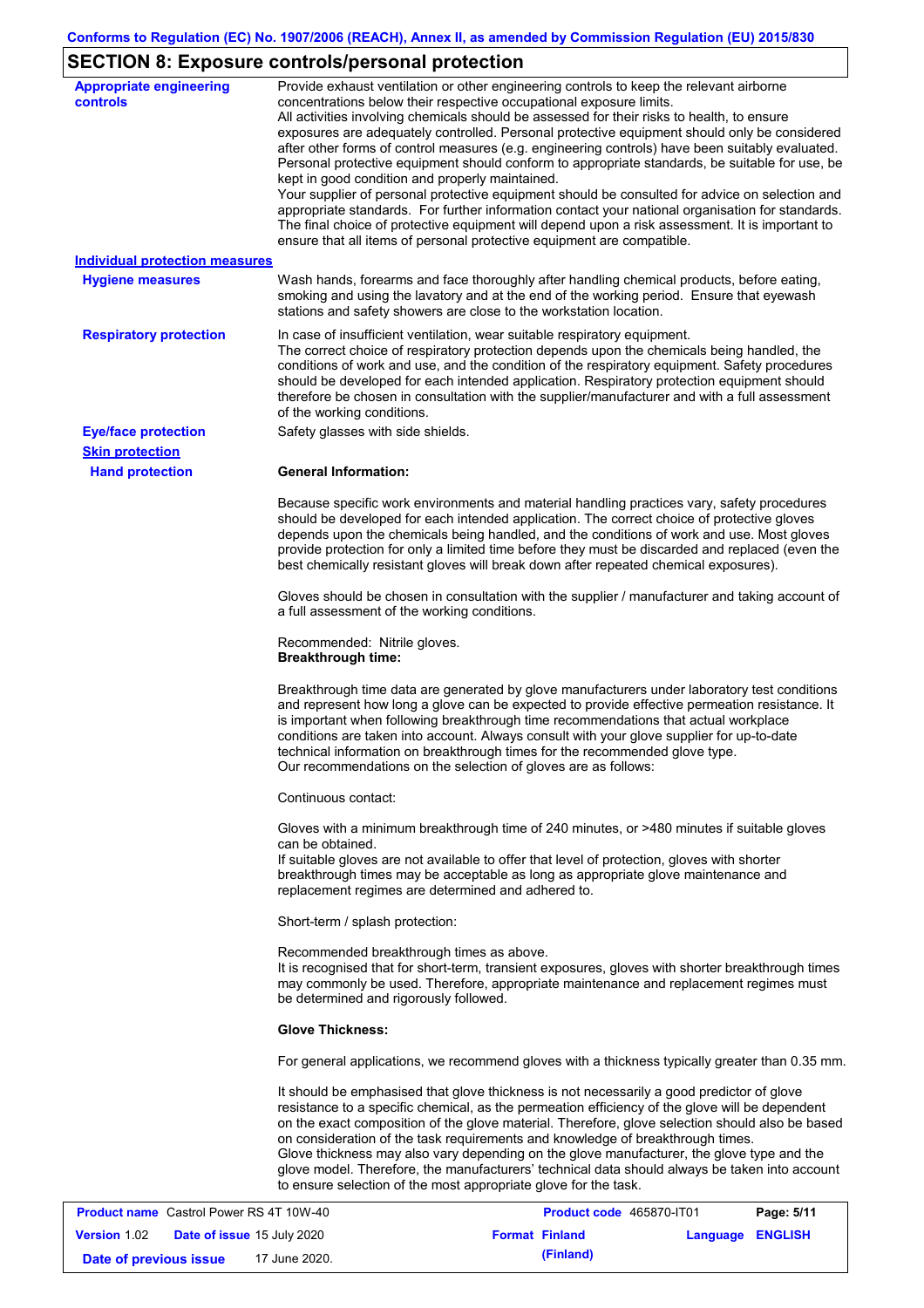# **SECTION 8: Exposure controls/personal protection**

|                                           | Note: Depending on the activity being conducted, gloves of varying thickness may be required<br>for specific tasks. For example:                                                                                                                                                                                                                                                                                                                                                                                                                                                                                                                                                      |
|-------------------------------------------|---------------------------------------------------------------------------------------------------------------------------------------------------------------------------------------------------------------------------------------------------------------------------------------------------------------------------------------------------------------------------------------------------------------------------------------------------------------------------------------------------------------------------------------------------------------------------------------------------------------------------------------------------------------------------------------|
|                                           | • Thinner gloves (down to 0.1 mm or less) may be required where a high degree of manual<br>dexterity is needed. However, these gloves are only likely to give short duration protection and<br>would normally be just for single use applications, then disposed of.                                                                                                                                                                                                                                                                                                                                                                                                                  |
|                                           | • Thicker gloves (up to 3 mm or more) may be required where there is a mechanical (as well<br>as a chemical) risk i.e. where there is abrasion or puncture potential.                                                                                                                                                                                                                                                                                                                                                                                                                                                                                                                 |
| <b>Skin and body</b>                      | Use of protective clothing is good industrial practice.<br>Personal protective equipment for the body should be selected based on the task being<br>performed and the risks involved and should be approved by a specialist before handling this<br>product.<br>Cotton or polyester/cotton overalls will only provide protection against light superficial<br>contamination that will not soak through to the skin. Overalls should be laundered on a regular<br>basis. When the risk of skin exposure is high (e.g. when cleaning up spillages or if there is a<br>risk of splashing) then chemical resistant aprons and/or impervious chemical suits and boots<br>will be required. |
| <b>Refer to standards:</b>                | Respiratory protection: EN 529<br>Gloves: EN 420, EN 374<br>Eye protection: EN 166<br>Filtering half-mask: EN 149<br>Filtering half-mask with valve: EN 405<br>Half-mask: EN 140 plus filter<br>Full-face mask: EN 136 plus filter<br>Particulate filters: EN 143<br>Gas/combined filters: EN 14387                                                                                                                                                                                                                                                                                                                                                                                   |
| <b>Environmental exposure</b><br>controls | Emissions from ventilation or work process equipment should be checked to ensure they<br>comply with the requirements of environmental protection legislation. In some cases, fume<br>scrubbers, filters or engineering modifications to the process equipment will be necessary to<br>reduce emissions to acceptable levels.                                                                                                                                                                                                                                                                                                                                                         |

# **SECTION 9: Physical and chemical properties**

| 9.1 Information on basic physical and chemical properties |                                                                                                                                          |                          |          |                |
|-----------------------------------------------------------|------------------------------------------------------------------------------------------------------------------------------------------|--------------------------|----------|----------------|
| <b>Appearance</b>                                         |                                                                                                                                          |                          |          |                |
| <b>Physical state</b>                                     | Liquid.                                                                                                                                  |                          |          |                |
| <b>Colour</b>                                             | Red.                                                                                                                                     |                          |          |                |
| <b>Odour</b>                                              | Not available.                                                                                                                           |                          |          |                |
| <b>Odour threshold</b>                                    | Not available.                                                                                                                           |                          |          |                |
| pH                                                        | Not available.                                                                                                                           |                          |          |                |
| <b>Melting point/freezing point</b>                       | Not available.                                                                                                                           |                          |          |                |
| Initial boiling point and boiling<br>range                | Not available.                                                                                                                           |                          |          |                |
| <b>Pour point</b>                                         | $-42 °C$                                                                                                                                 |                          |          |                |
| <b>Flash point</b>                                        | Closed cup: 206°C (402.8°F) [Pensky-Martens.]                                                                                            |                          |          |                |
| <b>Evaporation rate</b>                                   | Not available.                                                                                                                           |                          |          |                |
| <b>Flammability (solid, gas)</b>                          | Not available.                                                                                                                           |                          |          |                |
| <b>Upper/lower flammability or</b><br>explosive limits    | Not available.                                                                                                                           |                          |          |                |
| <b>Vapour pressure</b>                                    | Not available.                                                                                                                           |                          |          |                |
| <b>Vapour density</b>                                     | Not available.                                                                                                                           |                          |          |                |
| <b>Relative density</b>                                   | Not available.                                                                                                                           |                          |          |                |
| <b>Density</b>                                            | <1000 kg/m <sup>3</sup> (<1 g/cm <sup>3</sup> ) at 20 <sup>°</sup> C                                                                     |                          |          |                |
| <b>Solubility(ies)</b>                                    | insoluble in water.                                                                                                                      |                          |          |                |
| <b>Partition coefficient: n-octanol/</b><br>water         | Not available.                                                                                                                           |                          |          |                |
| <b>Auto-ignition temperature</b>                          | Not available.                                                                                                                           |                          |          |                |
| <b>Decomposition temperature</b>                          | Not available.                                                                                                                           |                          |          |                |
| <b>Viscosity</b>                                          | Kinematic: 89.49 mm <sup>2</sup> /s (89.49 cSt) at 40 $^{\circ}$ C<br>Kinematic: 13 to 14.5 mm <sup>2</sup> /s (13 to 14.5 cSt) at 100°C |                          |          |                |
| <b>Explosive properties</b>                               | Not available.                                                                                                                           |                          |          |                |
| <b>Product name</b> Castrol Power RS 4T 10W-40            |                                                                                                                                          | Product code 465870-IT01 |          | Page: 6/11     |
| Version 1.02<br>Date of issue 15 July 2020                |                                                                                                                                          | <b>Format Finland</b>    | Language | <b>ENGLISH</b> |
| Date of previous issue                                    | 17 June 2020.                                                                                                                            | (Finland)                |          |                |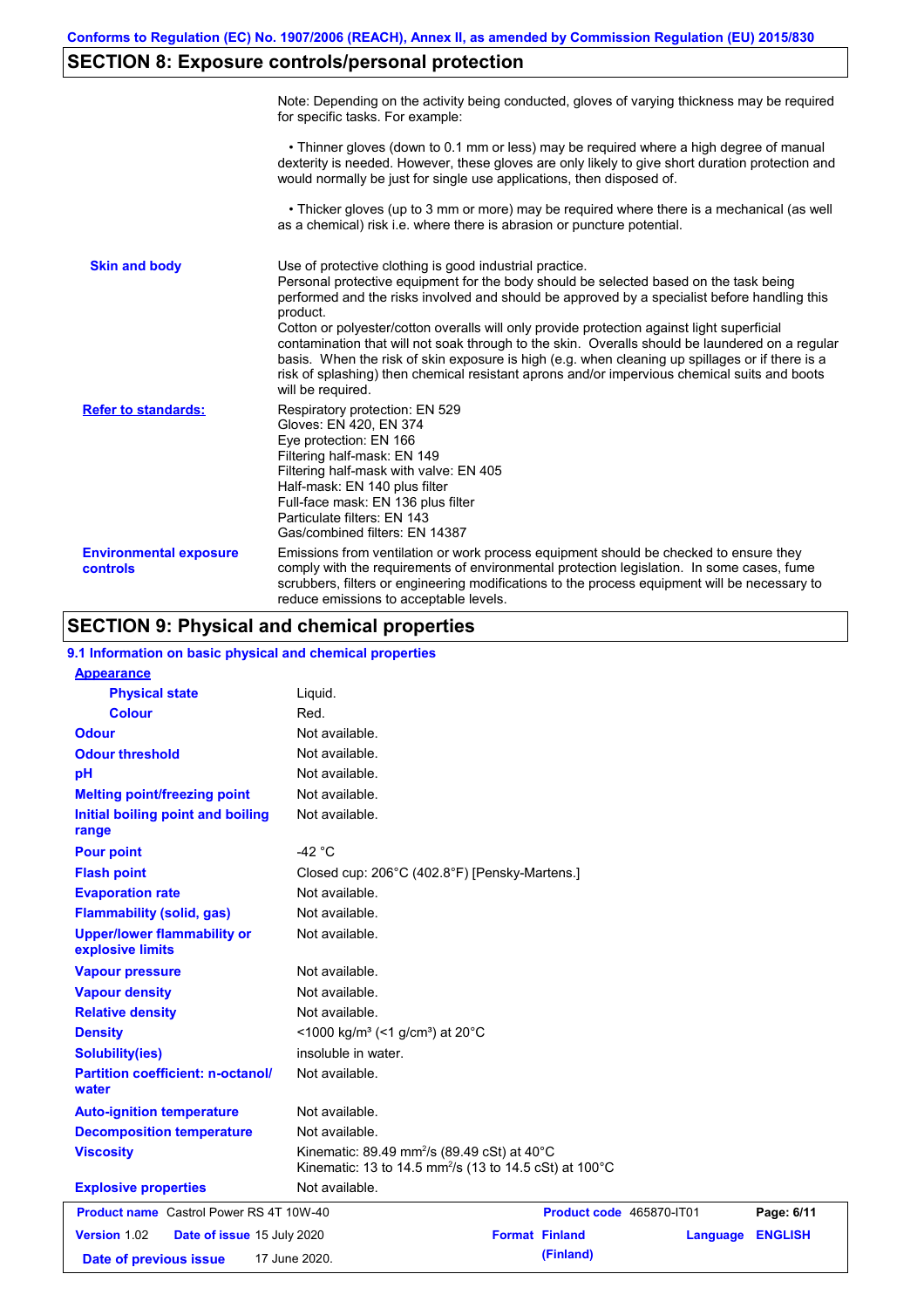# **SECTION 9: Physical and chemical properties**

**Oxidising properties** Not available.

### **9.2 Other information**

No additional information.

| <b>SECTION 10: Stability and reactivity</b>       |                                                                                                                                                                         |  |
|---------------------------------------------------|-------------------------------------------------------------------------------------------------------------------------------------------------------------------------|--|
| <b>10.1 Reactivity</b>                            | No specific test data available for this product. Refer to Conditions to avoid and Incompatible<br>materials for additional information.                                |  |
| <b>10.2 Chemical stability</b>                    | The product is stable.                                                                                                                                                  |  |
| <b>10.3 Possibility of</b><br>hazardous reactions | Under normal conditions of storage and use, hazardous reactions will not occur.<br>Under normal conditions of storage and use, hazardous polymerisation will not occur. |  |
| <b>10.4 Conditions to avoid</b>                   | Avoid all possible sources of ignition (spark or flame).                                                                                                                |  |
| <b>10.5 Incompatible materials</b>                | Reactive or incompatible with the following materials: oxidising materials.                                                                                             |  |
| <b>10.6 Hazardous</b><br>decomposition products   | Under normal conditions of storage and use, hazardous decomposition products should not be<br>produced.                                                                 |  |
|                                                   |                                                                                                                                                                         |  |

# **SECTION 11: Toxicological information**

| 11.1 Information on toxicological effects          |                                                                                                                                                                                                                                                                                                                                                                                                                 |
|----------------------------------------------------|-----------------------------------------------------------------------------------------------------------------------------------------------------------------------------------------------------------------------------------------------------------------------------------------------------------------------------------------------------------------------------------------------------------------|
| <b>Acute toxicity estimates</b>                    |                                                                                                                                                                                                                                                                                                                                                                                                                 |
| Not available.                                     |                                                                                                                                                                                                                                                                                                                                                                                                                 |
| <b>Information on likely</b><br>routes of exposure | Routes of entry anticipated: Dermal, Inhalation.                                                                                                                                                                                                                                                                                                                                                                |
| <b>Potential acute health effects</b>              |                                                                                                                                                                                                                                                                                                                                                                                                                 |
| <b>Inhalation</b>                                  | Exposure to decomposition products may cause a health hazard. Serious effects may be<br>delayed following exposure.                                                                                                                                                                                                                                                                                             |
| <b>Ingestion</b>                                   | No known significant effects or critical hazards.                                                                                                                                                                                                                                                                                                                                                               |
| <b>Skin contact</b>                                | Defatting to the skin. May cause skin dryness and irritation.                                                                                                                                                                                                                                                                                                                                                   |
| <b>Eye contact</b>                                 | No known significant effects or critical hazards.                                                                                                                                                                                                                                                                                                                                                               |
|                                                    | Symptoms related to the physical, chemical and toxicological characteristics                                                                                                                                                                                                                                                                                                                                    |
| <b>Inhalation</b>                                  | No specific data.                                                                                                                                                                                                                                                                                                                                                                                               |
| <b>Ingestion</b>                                   | No specific data.                                                                                                                                                                                                                                                                                                                                                                                               |
| <b>Skin contact</b>                                | Adverse symptoms may include the following:<br>irritation<br>dryness<br>cracking                                                                                                                                                                                                                                                                                                                                |
| <b>Eye contact</b>                                 | No specific data.                                                                                                                                                                                                                                                                                                                                                                                               |
|                                                    | Delayed and immediate effects as well as chronic effects from short and long-term exposure                                                                                                                                                                                                                                                                                                                      |
| <b>Inhalation</b>                                  | Overexposure to the inhalation of airborne droplets or aerosols may cause irritation of the<br>respiratory tract.                                                                                                                                                                                                                                                                                               |
| <b>Ingestion</b>                                   | Ingestion of large quantities may cause nausea and diarrhoea.                                                                                                                                                                                                                                                                                                                                                   |
| <b>Skin contact</b>                                | Prolonged or repeated contact can defat the skin and lead to irritation and/or dermatitis.                                                                                                                                                                                                                                                                                                                      |
| <b>Eye contact</b>                                 | Potential risk of transient stinging or redness if accidental eye contact occurs.                                                                                                                                                                                                                                                                                                                               |
| <b>Potential chronic health effects</b>            |                                                                                                                                                                                                                                                                                                                                                                                                                 |
| <b>General</b>                                     | <b>USED ENGINE OILS</b><br>Combustion products resulting from the operation of internal combustion engines contaminate<br>engine oils during use. Used engine oil may contain hazardous components which have the<br>potential to cause skin cancer. Frequent or prolonged contact with all types and makes of used<br>engine oil must therefore be avoided and a high standard of personal hygiene maintained. |
| <b>Carcinogenicity</b>                             | No known significant effects or critical hazards.                                                                                                                                                                                                                                                                                                                                                               |
| <b>Mutagenicity</b>                                |                                                                                                                                                                                                                                                                                                                                                                                                                 |
|                                                    | No known significant effects or critical hazards.                                                                                                                                                                                                                                                                                                                                                               |
| <b>Developmental effects</b>                       | No known significant effects or critical hazards.                                                                                                                                                                                                                                                                                                                                                               |

| <b>Product name</b> Castrol Power RS 4T 10W-40 |                                   | <b>Product code</b> 465870-IT01 |                         | Page: 7/11 |
|------------------------------------------------|-----------------------------------|---------------------------------|-------------------------|------------|
| <b>Version 1.02</b>                            | <b>Date of issue 15 July 2020</b> | <b>Format Finland</b>           | <b>Language ENGLISH</b> |            |
| Date of previous issue                         | 17 June 2020.                     | (Finland)                       |                         |            |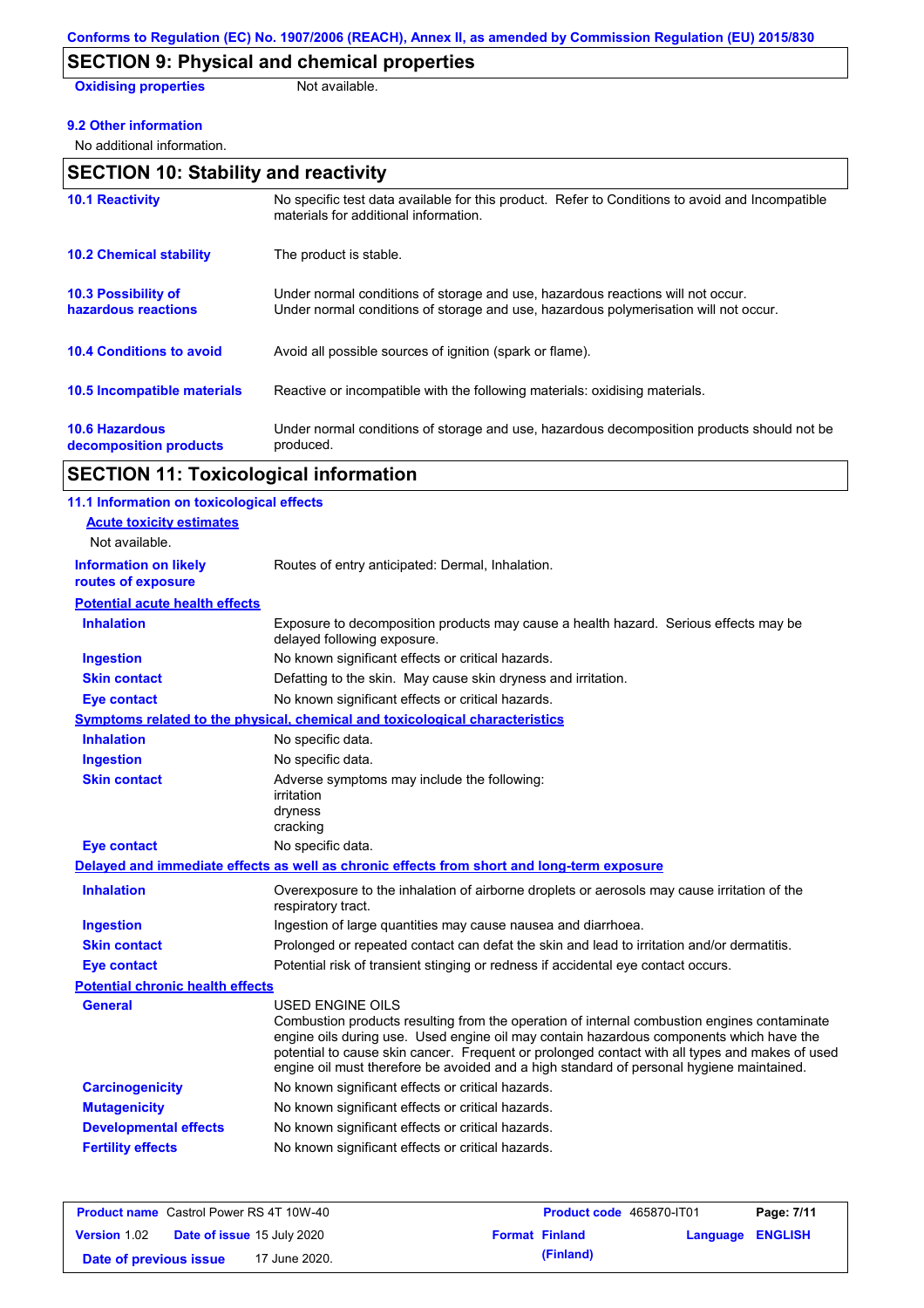### **SECTION 12: Ecological information**

### **12.1 Toxicity**

**Environmental hazards** Not classified as dangerous

### **12.2 Persistence and degradability**

Expected to be biodegradable.

### **12.3 Bioaccumulative potential**

This product is not expected to bioaccumulate through food chains in the environment.

| <b>12.4 Mobility in soil</b>                            |                                                                      |
|---------------------------------------------------------|----------------------------------------------------------------------|
| <b>Soil/water partition</b><br><b>coefficient (Koc)</b> | Not available.                                                       |
| <b>Mobility</b>                                         | Spillages may penetrate the soil causing ground water contamination. |

### **12.5 Results of PBT and vPvB assessment**

Product does not meet the criteria for PBT or vPvB according to Regulation (EC) No. 1907/2006, Annex XIII.

### **12.6 Other adverse effects**

| <b>Other ecological information</b> | Spills may form a film on water surfaces causing physical damage to organisms. Oxygen |
|-------------------------------------|---------------------------------------------------------------------------------------|
|                                     | transfer could also be impaired.                                                      |

## **SECTION 13: Disposal considerations**

### **13.1 Waste treatment methods**

### **Product**

**Methods of disposal**

Where possible, arrange for product to be recycled. Dispose of via an authorised person/ licensed waste disposal contractor in accordance with local regulations.

## **Hazardous waste** Yes.

### **European waste catalogue (EWC)**

| <b>Waste designation</b>                                         |
|------------------------------------------------------------------|
| Imineral-based non-chlorinated engine, gear and lubricating oils |
|                                                                  |

However, deviation from the intended use and/or the presence of any potential contaminants may require an alternative waste disposal code to be assigned by the end user.

### **Packaging**

| <b>Methods of disposal</b> | Where possible, arrange for product to be recycled. Dispose of via an authorised person/<br>licensed waste disposal contractor in accordance with local regulations.                                                                    |
|----------------------------|-----------------------------------------------------------------------------------------------------------------------------------------------------------------------------------------------------------------------------------------|
| <b>Special precautions</b> | This material and its container must be disposed of in a safe way. Empty containers or liners<br>may retain some product residues. Avoid dispersal of spilt material and runoff and contact with<br>soil, waterways, drains and sewers. |
| <b>References</b>          | Commission 2014/955/EU<br>Directive 2008/98/EC                                                                                                                                                                                          |

# **SECTION 14: Transport information**

|                                           | <b>ADR/RID</b>                                 | <b>ADN</b>            | <b>IMDG</b>              | <b>IATA</b>                       |
|-------------------------------------------|------------------------------------------------|-----------------------|--------------------------|-----------------------------------|
| 14.1 UN number                            | Not regulated.                                 | Not regulated.        | Not regulated.           | Not regulated.                    |
| 14.2 UN proper<br>shipping name           |                                                | L.                    |                          |                                   |
| <b>14.3 Transport</b><br>hazard class(es) |                                                |                       |                          |                                   |
| 14.4 Packing<br>group                     |                                                |                       |                          |                                   |
| 14.5<br><b>Environmental</b><br>hazards   | No.                                            | No.                   | No.                      | No.                               |
|                                           |                                                |                       |                          |                                   |
|                                           | <b>Product name</b> Castrol Power RS 4T 10W-40 |                       | Product code 465870-IT01 | Page: 8/11                        |
| Version 1.02                              | Date of issue 15 July 2020                     | <b>Format Finland</b> |                          | <b>ENGLISH</b><br><b>Language</b> |
| Date of previous issue                    | 17 June 2020.                                  |                       | (Finland)                |                                   |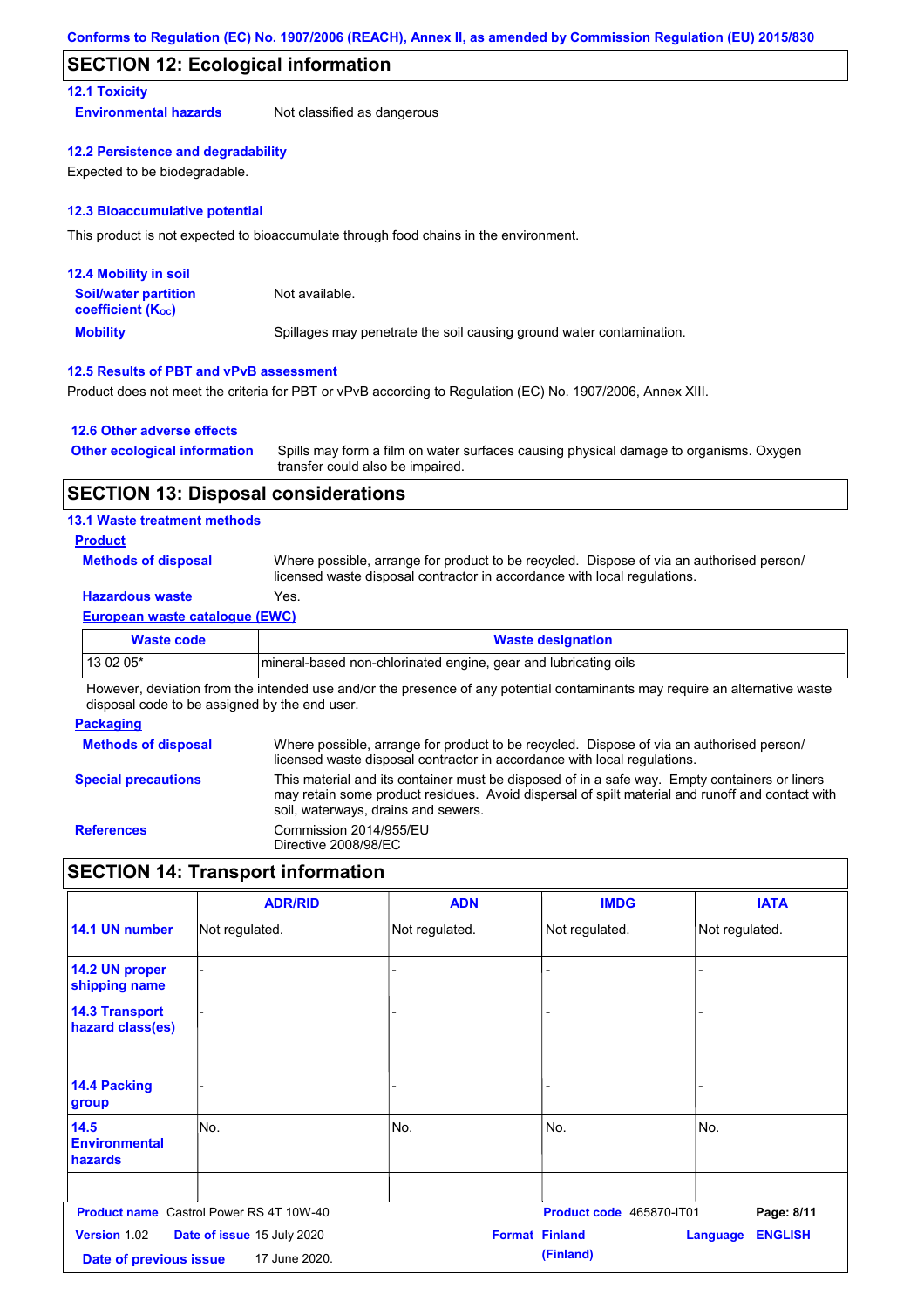| <b>Additional</b><br><b>information</b><br>Not available.<br><b>14.6 Special precautions for</b><br>user<br>Not available.<br><b>14.7 Transport in bulk</b><br>according to Annex II of<br><b>Marpol and the IBC Code</b><br><b>SECTION 15: Regulatory information</b><br>15.1 Safety, health and environmental regulations/legislation specific for the substance or mixture<br>EU Regulation (EC) No. 1907/2006 (REACH)<br><b>Annex XIV - List of substances subject to authorisation</b><br><b>Annex XIV</b><br>None of the components are listed.<br><b>Substances of very high concern</b><br>None of the components are listed.<br><b>Other regulations</b><br><b>REACH Status</b><br>The company, as identified in Section 1, sells this product in the EU in compliance with the<br>current requirements of REACH.<br><b>United States inventory</b><br>All components are active or exempted.<br>(TSCA 8b)<br><b>Australia inventory (AICS)</b><br>At least one component is not listed.<br><b>Canada inventory</b><br>All components are listed or exempted.<br><b>China inventory (IECSC)</b><br>All components are listed or exempted.<br><b>Japan inventory (ENCS)</b><br>At least one component is not listed.<br><b>Korea inventory (KECI)</b><br>All components are listed or exempted.<br><b>Philippines inventory</b><br>All components are listed or exempted.<br>(PICCS)<br><b>Taiwan Chemical</b><br>All components are listed or exempted.<br><b>Substances Inventory</b><br>(TCSI)<br>Ozone depleting substances (1005/2009/EU)<br>Not listed.<br>Prior Informed Consent (PIC) (649/2012/EU)<br>Not listed.<br><b>EU - Water framework directive - Priority substances</b><br>None of the components are listed.<br><b>Seveso Directive</b><br>This product is not controlled under the Seveso Directive.<br><b>15.2 Chemical safety</b><br>this mixture. A Chemical Safety Assessment has not been carried out for the mixture itself.<br>assessment<br><b>SECTION 16: Other information</b> | <b>SECTION 14: Transport information</b> | Conforms to Regulation (EC) No. 1907/2006 (REACH), Annex II, as amended by Commission Regulation (EU) 2015/830 |
|----------------------------------------------------------------------------------------------------------------------------------------------------------------------------------------------------------------------------------------------------------------------------------------------------------------------------------------------------------------------------------------------------------------------------------------------------------------------------------------------------------------------------------------------------------------------------------------------------------------------------------------------------------------------------------------------------------------------------------------------------------------------------------------------------------------------------------------------------------------------------------------------------------------------------------------------------------------------------------------------------------------------------------------------------------------------------------------------------------------------------------------------------------------------------------------------------------------------------------------------------------------------------------------------------------------------------------------------------------------------------------------------------------------------------------------------------------------------------------------------------------------------------------------------------------------------------------------------------------------------------------------------------------------------------------------------------------------------------------------------------------------------------------------------------------------------------------------------------------------------------------------------------------------------------------------------------------------------------------------------------------------------|------------------------------------------|----------------------------------------------------------------------------------------------------------------|
|                                                                                                                                                                                                                                                                                                                                                                                                                                                                                                                                                                                                                                                                                                                                                                                                                                                                                                                                                                                                                                                                                                                                                                                                                                                                                                                                                                                                                                                                                                                                                                                                                                                                                                                                                                                                                                                                                                                                                                                                                      |                                          |                                                                                                                |
|                                                                                                                                                                                                                                                                                                                                                                                                                                                                                                                                                                                                                                                                                                                                                                                                                                                                                                                                                                                                                                                                                                                                                                                                                                                                                                                                                                                                                                                                                                                                                                                                                                                                                                                                                                                                                                                                                                                                                                                                                      |                                          |                                                                                                                |
|                                                                                                                                                                                                                                                                                                                                                                                                                                                                                                                                                                                                                                                                                                                                                                                                                                                                                                                                                                                                                                                                                                                                                                                                                                                                                                                                                                                                                                                                                                                                                                                                                                                                                                                                                                                                                                                                                                                                                                                                                      |                                          |                                                                                                                |
|                                                                                                                                                                                                                                                                                                                                                                                                                                                                                                                                                                                                                                                                                                                                                                                                                                                                                                                                                                                                                                                                                                                                                                                                                                                                                                                                                                                                                                                                                                                                                                                                                                                                                                                                                                                                                                                                                                                                                                                                                      |                                          |                                                                                                                |
|                                                                                                                                                                                                                                                                                                                                                                                                                                                                                                                                                                                                                                                                                                                                                                                                                                                                                                                                                                                                                                                                                                                                                                                                                                                                                                                                                                                                                                                                                                                                                                                                                                                                                                                                                                                                                                                                                                                                                                                                                      |                                          |                                                                                                                |
|                                                                                                                                                                                                                                                                                                                                                                                                                                                                                                                                                                                                                                                                                                                                                                                                                                                                                                                                                                                                                                                                                                                                                                                                                                                                                                                                                                                                                                                                                                                                                                                                                                                                                                                                                                                                                                                                                                                                                                                                                      |                                          |                                                                                                                |
|                                                                                                                                                                                                                                                                                                                                                                                                                                                                                                                                                                                                                                                                                                                                                                                                                                                                                                                                                                                                                                                                                                                                                                                                                                                                                                                                                                                                                                                                                                                                                                                                                                                                                                                                                                                                                                                                                                                                                                                                                      |                                          |                                                                                                                |
|                                                                                                                                                                                                                                                                                                                                                                                                                                                                                                                                                                                                                                                                                                                                                                                                                                                                                                                                                                                                                                                                                                                                                                                                                                                                                                                                                                                                                                                                                                                                                                                                                                                                                                                                                                                                                                                                                                                                                                                                                      |                                          |                                                                                                                |
|                                                                                                                                                                                                                                                                                                                                                                                                                                                                                                                                                                                                                                                                                                                                                                                                                                                                                                                                                                                                                                                                                                                                                                                                                                                                                                                                                                                                                                                                                                                                                                                                                                                                                                                                                                                                                                                                                                                                                                                                                      |                                          |                                                                                                                |
|                                                                                                                                                                                                                                                                                                                                                                                                                                                                                                                                                                                                                                                                                                                                                                                                                                                                                                                                                                                                                                                                                                                                                                                                                                                                                                                                                                                                                                                                                                                                                                                                                                                                                                                                                                                                                                                                                                                                                                                                                      |                                          |                                                                                                                |
|                                                                                                                                                                                                                                                                                                                                                                                                                                                                                                                                                                                                                                                                                                                                                                                                                                                                                                                                                                                                                                                                                                                                                                                                                                                                                                                                                                                                                                                                                                                                                                                                                                                                                                                                                                                                                                                                                                                                                                                                                      |                                          |                                                                                                                |
|                                                                                                                                                                                                                                                                                                                                                                                                                                                                                                                                                                                                                                                                                                                                                                                                                                                                                                                                                                                                                                                                                                                                                                                                                                                                                                                                                                                                                                                                                                                                                                                                                                                                                                                                                                                                                                                                                                                                                                                                                      |                                          |                                                                                                                |
|                                                                                                                                                                                                                                                                                                                                                                                                                                                                                                                                                                                                                                                                                                                                                                                                                                                                                                                                                                                                                                                                                                                                                                                                                                                                                                                                                                                                                                                                                                                                                                                                                                                                                                                                                                                                                                                                                                                                                                                                                      |                                          |                                                                                                                |
|                                                                                                                                                                                                                                                                                                                                                                                                                                                                                                                                                                                                                                                                                                                                                                                                                                                                                                                                                                                                                                                                                                                                                                                                                                                                                                                                                                                                                                                                                                                                                                                                                                                                                                                                                                                                                                                                                                                                                                                                                      |                                          |                                                                                                                |
|                                                                                                                                                                                                                                                                                                                                                                                                                                                                                                                                                                                                                                                                                                                                                                                                                                                                                                                                                                                                                                                                                                                                                                                                                                                                                                                                                                                                                                                                                                                                                                                                                                                                                                                                                                                                                                                                                                                                                                                                                      |                                          |                                                                                                                |
|                                                                                                                                                                                                                                                                                                                                                                                                                                                                                                                                                                                                                                                                                                                                                                                                                                                                                                                                                                                                                                                                                                                                                                                                                                                                                                                                                                                                                                                                                                                                                                                                                                                                                                                                                                                                                                                                                                                                                                                                                      |                                          |                                                                                                                |
|                                                                                                                                                                                                                                                                                                                                                                                                                                                                                                                                                                                                                                                                                                                                                                                                                                                                                                                                                                                                                                                                                                                                                                                                                                                                                                                                                                                                                                                                                                                                                                                                                                                                                                                                                                                                                                                                                                                                                                                                                      |                                          |                                                                                                                |
|                                                                                                                                                                                                                                                                                                                                                                                                                                                                                                                                                                                                                                                                                                                                                                                                                                                                                                                                                                                                                                                                                                                                                                                                                                                                                                                                                                                                                                                                                                                                                                                                                                                                                                                                                                                                                                                                                                                                                                                                                      |                                          |                                                                                                                |
|                                                                                                                                                                                                                                                                                                                                                                                                                                                                                                                                                                                                                                                                                                                                                                                                                                                                                                                                                                                                                                                                                                                                                                                                                                                                                                                                                                                                                                                                                                                                                                                                                                                                                                                                                                                                                                                                                                                                                                                                                      |                                          |                                                                                                                |
|                                                                                                                                                                                                                                                                                                                                                                                                                                                                                                                                                                                                                                                                                                                                                                                                                                                                                                                                                                                                                                                                                                                                                                                                                                                                                                                                                                                                                                                                                                                                                                                                                                                                                                                                                                                                                                                                                                                                                                                                                      |                                          |                                                                                                                |
|                                                                                                                                                                                                                                                                                                                                                                                                                                                                                                                                                                                                                                                                                                                                                                                                                                                                                                                                                                                                                                                                                                                                                                                                                                                                                                                                                                                                                                                                                                                                                                                                                                                                                                                                                                                                                                                                                                                                                                                                                      |                                          |                                                                                                                |
|                                                                                                                                                                                                                                                                                                                                                                                                                                                                                                                                                                                                                                                                                                                                                                                                                                                                                                                                                                                                                                                                                                                                                                                                                                                                                                                                                                                                                                                                                                                                                                                                                                                                                                                                                                                                                                                                                                                                                                                                                      |                                          |                                                                                                                |
|                                                                                                                                                                                                                                                                                                                                                                                                                                                                                                                                                                                                                                                                                                                                                                                                                                                                                                                                                                                                                                                                                                                                                                                                                                                                                                                                                                                                                                                                                                                                                                                                                                                                                                                                                                                                                                                                                                                                                                                                                      |                                          |                                                                                                                |
|                                                                                                                                                                                                                                                                                                                                                                                                                                                                                                                                                                                                                                                                                                                                                                                                                                                                                                                                                                                                                                                                                                                                                                                                                                                                                                                                                                                                                                                                                                                                                                                                                                                                                                                                                                                                                                                                                                                                                                                                                      |                                          | A Chemical Safety Assessment has been carried out for one or more of the substances within                     |
|                                                                                                                                                                                                                                                                                                                                                                                                                                                                                                                                                                                                                                                                                                                                                                                                                                                                                                                                                                                                                                                                                                                                                                                                                                                                                                                                                                                                                                                                                                                                                                                                                                                                                                                                                                                                                                                                                                                                                                                                                      |                                          |                                                                                                                |

| <b>Abbreviations and acronyms</b>                 | ADN = European Provisions concerning the International Carriage of Dangerous Goods by<br>Inland Waterway<br>ADR = The European Agreement concerning the International Carriage of Dangerous Goods by<br>Road<br>$ATE = Acute Toxicity Estimate$<br>BCF = Bioconcentration Factor<br>CAS = Chemical Abstracts Service<br>CLP = Classification, Labelling and Packaging Regulation [Regulation (EC) No. 1272/2008]<br>CSA = Chemical Safety Assessment<br>CSR = Chemical Safety Report<br>DMEL = Derived Minimal Effect Level<br>DNEL = Derived No Effect Level |                          |          |                |
|---------------------------------------------------|---------------------------------------------------------------------------------------------------------------------------------------------------------------------------------------------------------------------------------------------------------------------------------------------------------------------------------------------------------------------------------------------------------------------------------------------------------------------------------------------------------------------------------------------------------------|--------------------------|----------|----------------|
| <b>Product name</b> Castrol Power RS 4T 10W-40    |                                                                                                                                                                                                                                                                                                                                                                                                                                                                                                                                                               | Product code 465870-IT01 |          | Page: 9/11     |
| <b>Version 1.02</b><br>Date of issue 15 July 2020 |                                                                                                                                                                                                                                                                                                                                                                                                                                                                                                                                                               | <b>Format Finland</b>    | Language | <b>ENGLISH</b> |
| Date of previous issue                            | 17 June 2020.                                                                                                                                                                                                                                                                                                                                                                                                                                                                                                                                                 | (Finland)                |          |                |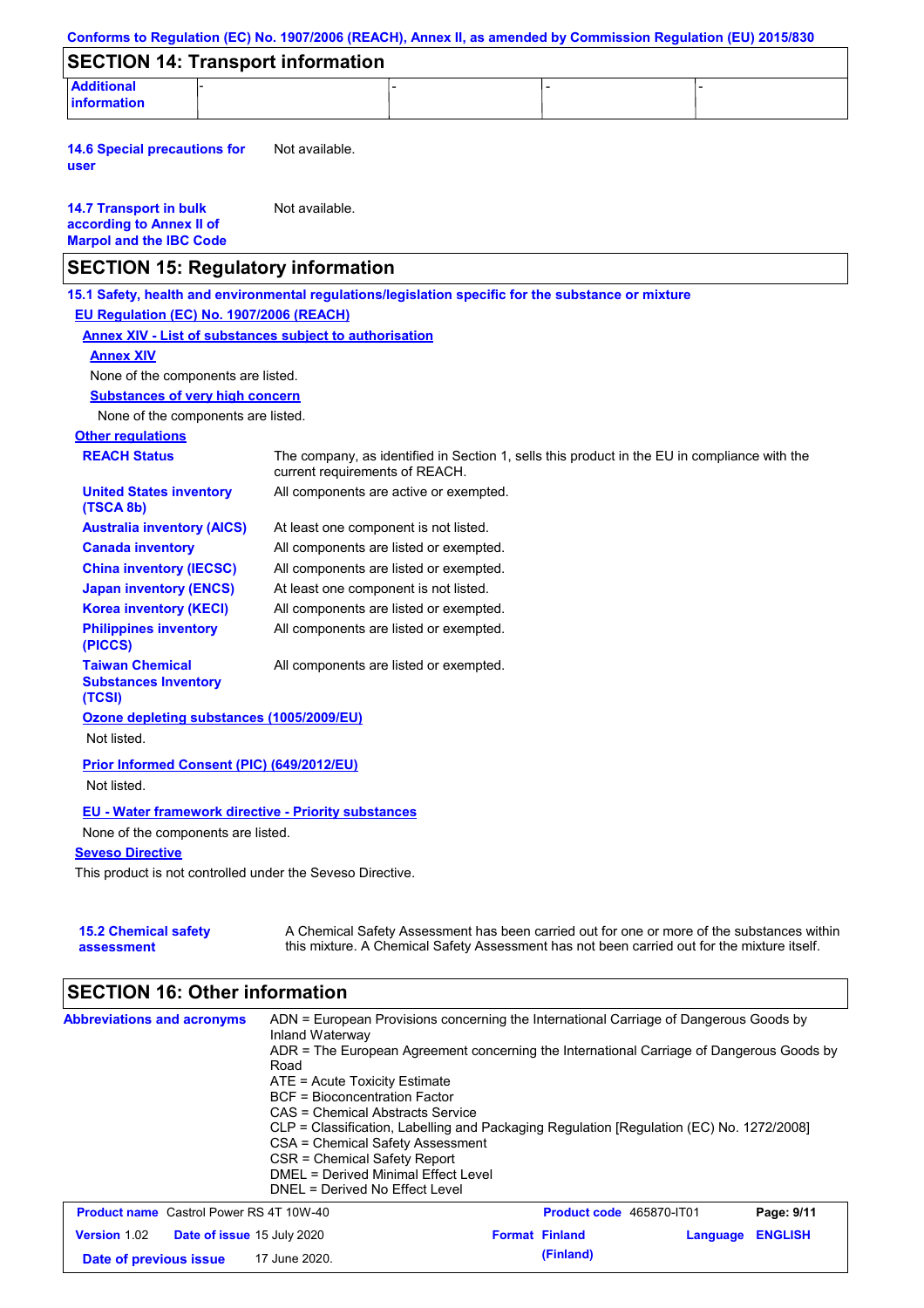## **SECTION 16: Other information**

| EINECS = European Inventory of Existing Commercial chemical Substances                  |
|-----------------------------------------------------------------------------------------|
| ES = Exposure Scenario                                                                  |
| EUH statement = CLP-specific Hazard statement                                           |
| EWC = European Waste Catalogue                                                          |
| GHS = Globally Harmonized System of Classification and Labelling of Chemicals           |
| IATA = International Air Transport Association                                          |
| IBC = Intermediate Bulk Container                                                       |
| <b>IMDG</b> = International Maritime Dangerous Goods                                    |
| LogPow = logarithm of the octanol/water partition coefficient                           |
| MARPOL = International Convention for the Prevention of Pollution From Ships, 1973 as   |
| modified by the Protocol of 1978. ("Marpol" = marine pollution)                         |
| OECD = Organisation for Economic Co-operation and Development                           |
| PBT = Persistent, Bioaccumulative and Toxic                                             |
| <b>PNEC = Predicted No Effect Concentration</b>                                         |
| REACH = Registration, Evaluation, Authorisation and Restriction of Chemicals Regulation |
| [Regulation (EC) No. 1907/2006]                                                         |
| RID = The Regulations concerning the International Carriage of Dangerous Goods by Rail  |
| <b>RRN = REACH Registration Number</b>                                                  |
| SADT = Self-Accelerating Decomposition Temperature                                      |
| SVHC = Substances of Very High Concern                                                  |
| STOT-RE = Specific Target Organ Toxicity - Repeated Exposure                            |
| STOT-SE = Specific Target Organ Toxicity - Single Exposure                              |
| TWA = Time weighted average                                                             |
| $UN = United Nations$                                                                   |
| UVCB = Complex hydrocarbon substance                                                    |
| VOC = Volatile Organic Compound                                                         |
| vPvB = Very Persistent and Very Bioaccumulative                                         |
| Varies = may contain one or more of the following 64741-88-4 / RRN 01-2119488706-23,    |
| 64741-89-5 / RRN 01-2119487067-30, 64741-95-3 / RRN 01-2119487081-40, 64741-96-4/ RRN   |
| 01-2119483621-38, 64742-01-4 / RRN 01-2119488707-21, 64742-44-5 / RRN                   |
| 01-2119985177-24, 64742-45-6, 64742-52-5 / RRN 01-2119467170-45, 64742-53-6 / RRN       |
| 01-2119480375-34, 64742-54-7 / RRN 01-2119484627-25, 64742-55-8 / RRN                   |
| 01-2119487077-29, 64742-56-9 / RRN 01-2119480132-48, 64742-57-0 / RRN                   |
| 01-2119489287-22, 64742-58-1, 64742-62-7 / RRN 01-2119480472-38, 64742-63-8,            |
| 64742-65-0 / RRN 01-2119471299-27, 64742-70-7 / RRN 01-2119487080-42, 72623-85-9 /      |
| RRN 01-2119555262-43, 72623-86-0 / RRN 01-2119474878-16, 72623-87-1 / RRN               |
| 01-2119474889-13                                                                        |
|                                                                                         |

**Procedure used to derive the classification according to Regulation (EC) No. 1272/2008 [CLP/GHS]**

| <b>Classification</b>                                   |                                              | <b>Justification</b>                                                                                     |
|---------------------------------------------------------|----------------------------------------------|----------------------------------------------------------------------------------------------------------|
| Not classified.                                         |                                              |                                                                                                          |
| <b>Full text of abbreviated H</b><br><b>statements</b>  | H <sub>304</sub><br>H413                     | May be fatal if swallowed and enters airways.<br>May cause long lasting harmful effects to aquatic life. |
| <b>Full text of classifications</b><br><b>[CLP/GHS]</b> | Aquatic Chronic 4, H413<br>Asp. Tox. 1, H304 | LONG-TERM (CHRONIC) AQUATIC HAZARD - Category 4<br><b>ASPIRATION HAZARD - Category 1</b>                 |
| <b>History</b>                                          |                                              |                                                                                                          |
| Date of issue/Date of<br>revision                       | 15/07/2020.                                  |                                                                                                          |
| Date of previous issue                                  | 17/06/2020.                                  |                                                                                                          |
| <b>Prepared by</b>                                      | <b>Product Stewardship</b>                   |                                                                                                          |

**Indicates information that has changed from previously issued version.**

#### **Notice to reader**

All reasonably practicable steps have been taken to ensure this data sheet and the health, safety and environmental information contained in it is accurate as of the date specified below. No warranty or representation, express or implied is made as to the accuracy or completeness of the data and information in this data sheet.

The data and advice given apply when the product is sold for the stated application or applications. You should not use the product other than for the stated application or applications without seeking advice from BP Group.

It is the user's obligation to evaluate and use this product safely and to comply with all applicable laws and regulations. The BP Group shall not be responsible for any damage or injury resulting from use, other than the stated product use of the material, from any failure to adhere to recommendations, or from any hazards inherent in the nature of the material. Purchasers of the product for supply to a third party for use at work, have a duty to take all necessary steps to ensure that any person handling or using the product is provided with the information in this sheet. Employers have a duty to tell employees and others who may be affected of any hazards described in this sheet and of any precautions that should be taken. You can contact the BP Group to ensure that this document is the most current available. Alteration of this document is strictly prohibited.

| <b>Product name</b> Castrol Power RS 4T 10W-40 |  |                                   | <b>Product code</b> 465870-IT01 |                       | Page: 10/11             |  |
|------------------------------------------------|--|-----------------------------------|---------------------------------|-----------------------|-------------------------|--|
| <b>Version</b> 1.02                            |  | <b>Date of issue 15 July 2020</b> |                                 | <b>Format Finland</b> | <b>Language ENGLISH</b> |  |
| Date of previous issue                         |  | 17 June 2020.                     |                                 | (Finland)             |                         |  |